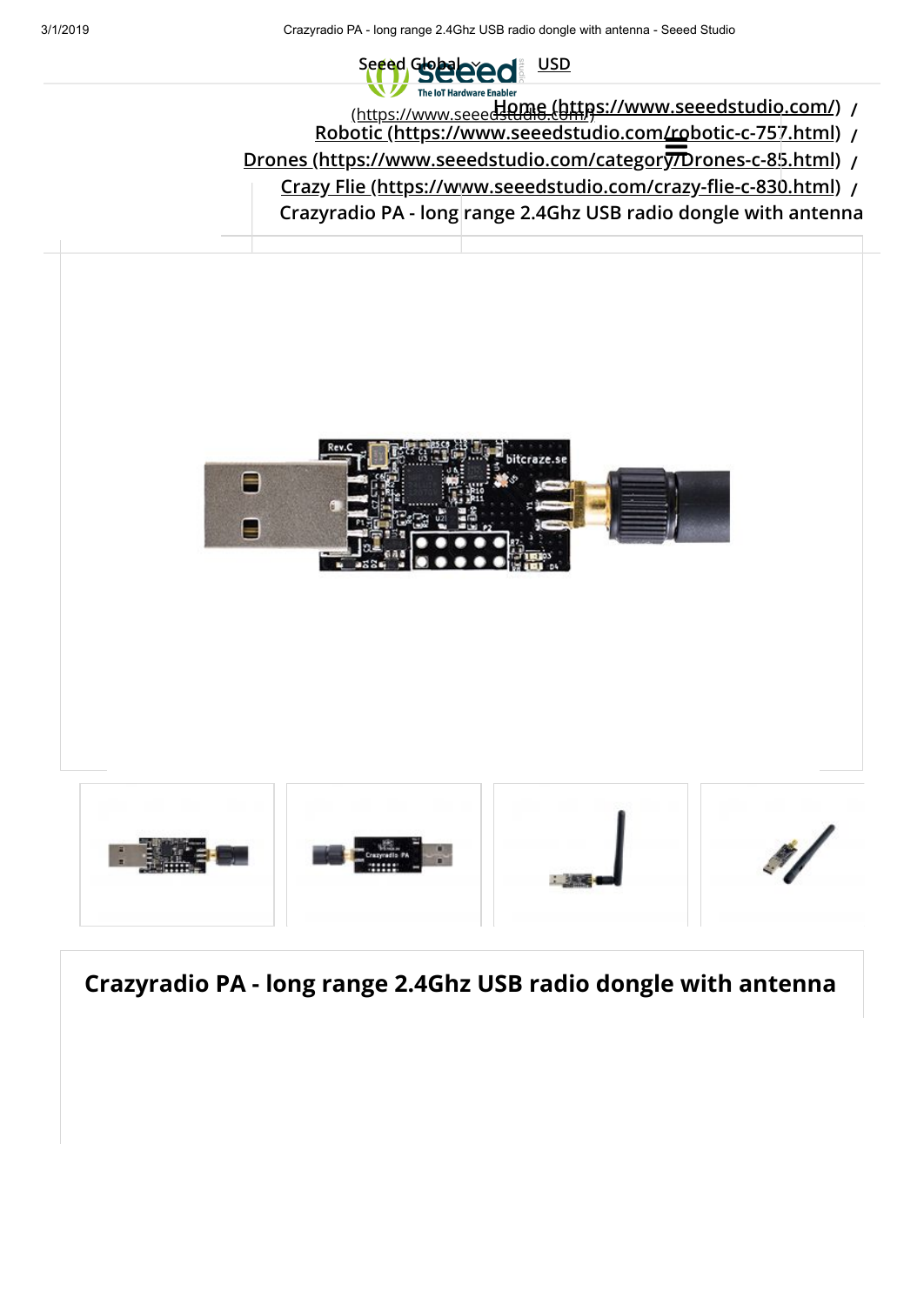| Crazyflie 2.0 - Prototyping expansion Nat Little Street Seeedstudio.com/Crazyflie-2-0-                                                                                                                                         |
|--------------------------------------------------------------------------------------------------------------------------------------------------------------------------------------------------------------------------------|
| Prototyping-expansion-board-p-21 \\\righty \\\righty\\\\righty\\\\righty\\\righty\\\righty\\\righty\\\righty\\\righty\\\righty\\\righty\\\righty\\\righty\\\righty\\\righty\\\\righty\\\\righty\\\\\\\\\\\\\\\\\\\\\\\\\\\\\\\ |
|                                                                                                                                                                                                                                |
| Crazyflie 2.0 - LED-ring Expansion Board (https://www.seeedstudio.com/CrazyTlie-2-0-LED-ring-                                                                                                                                  |
| Expansion-Board-p-2105.html) \$20.00                                                                                                                                                                                           |
|                                                                                                                                                                                                                                |
| Crazyflie 2.0 debug adapter kit (https://www.seeedstudio.com/Crazyflie-2-0-debug-adapter-kit-p-                                                                                                                                |
| 2114.html) \$30.00                                                                                                                                                                                                             |
|                                                                                                                                                                                                                                |
| Micro USB Cable - 48cm (https://www.seeedstudio.com/Micro-USB-Cable-48cm-p-1475.html) \$2.50                                                                                                                                   |
|                                                                                                                                                                                                                                |
|                                                                                                                                                                                                                                |

Crazyradio PA is a long range open USB radio dongle based on thefrom Nordic Semiconductor. It features a 20dBm power amplifier, LNA and comes pre-programmed **REVIEWS FAQS** with Crazyflie compatible firmware. The power amplifier boosts the range, giving a range of more than 1km (line of sight) together with the Crazyflie 2.0 and above 2km Crazyradio PA to Crazyradio PA (line of sight). **[DESCRIPTION](#page-0-0) AND MORE INFORMATION AND DOCUMENTS AND LEARNS** 

The Crazyradio PA is not only for usage together with the Crazyflie and Crazyflie 2.0. Since it's an open project with firmware written from scratch and a Python API for usage it's great building block for systems that require longer range than WiFi and doesn't have the same requirements for bandwidth. The hardware comes shipped with the latest firmware as well as a bootloader that enables firmware upgrades via USB without any additional hardware needed.

The Crazyflie PA is compatible with the first generation of the Crazyflie, but will not give the same range increase as with the Crazyflie 2.0.

## **Features**

- Radio power amplifier giving 20dBm output power
- 1km range LOS with Crazyflie 2.0
- 2x5 2.54mm header for prototyping (not mounted)
- Hardware support for PPM
- Same mechanical footprint as the first generation Crazyradio
- Open source firmware
- Firmware upgrade via USB
- Low latency

# **Specifications**

- Based on nRF24LU1+ chip from Nordic Semiconductor
- 8051 MCU at up to 16MHz with 32Kb flash and 2Kb SRAM